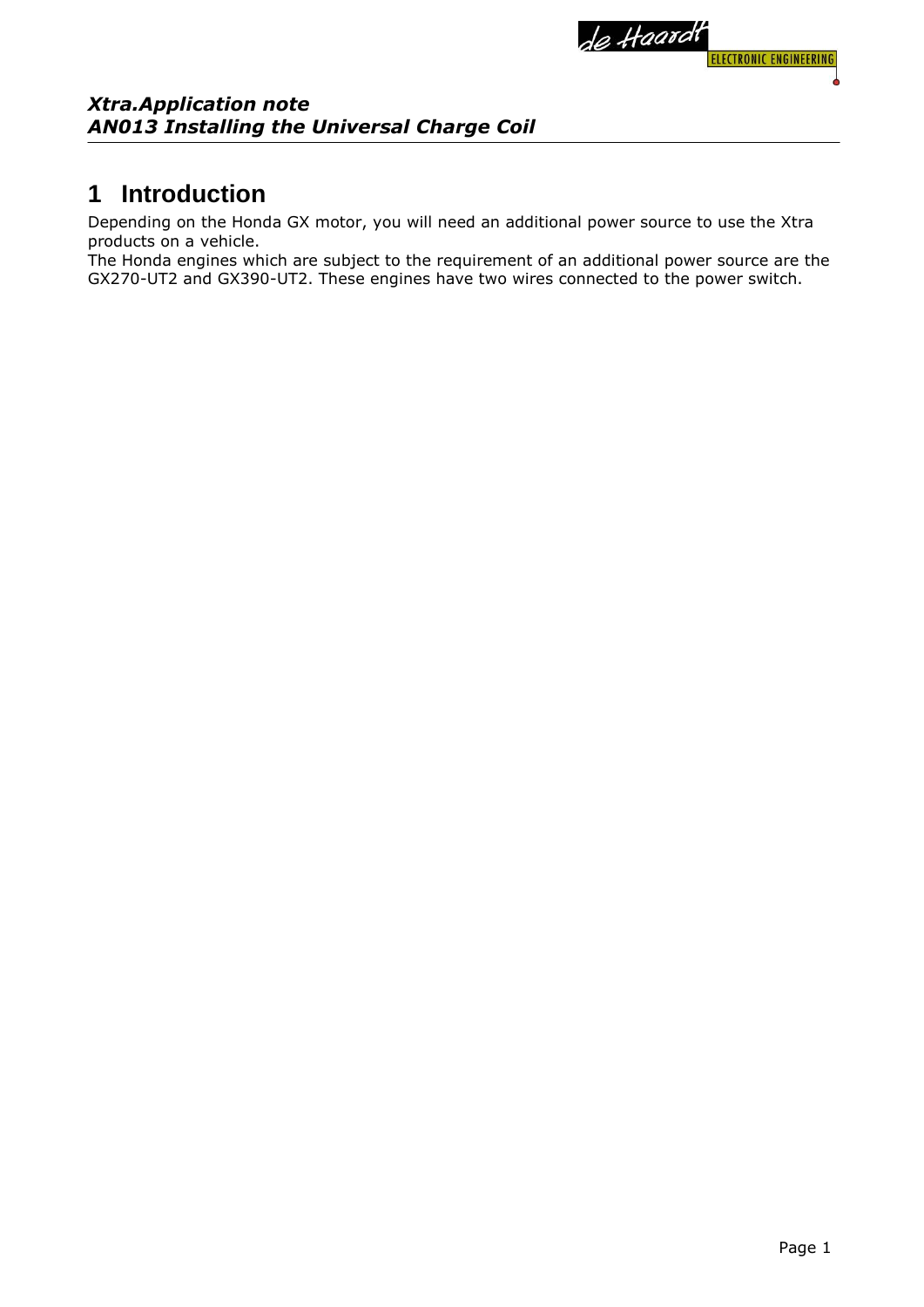

# **2 Installation of the Charge Coil**

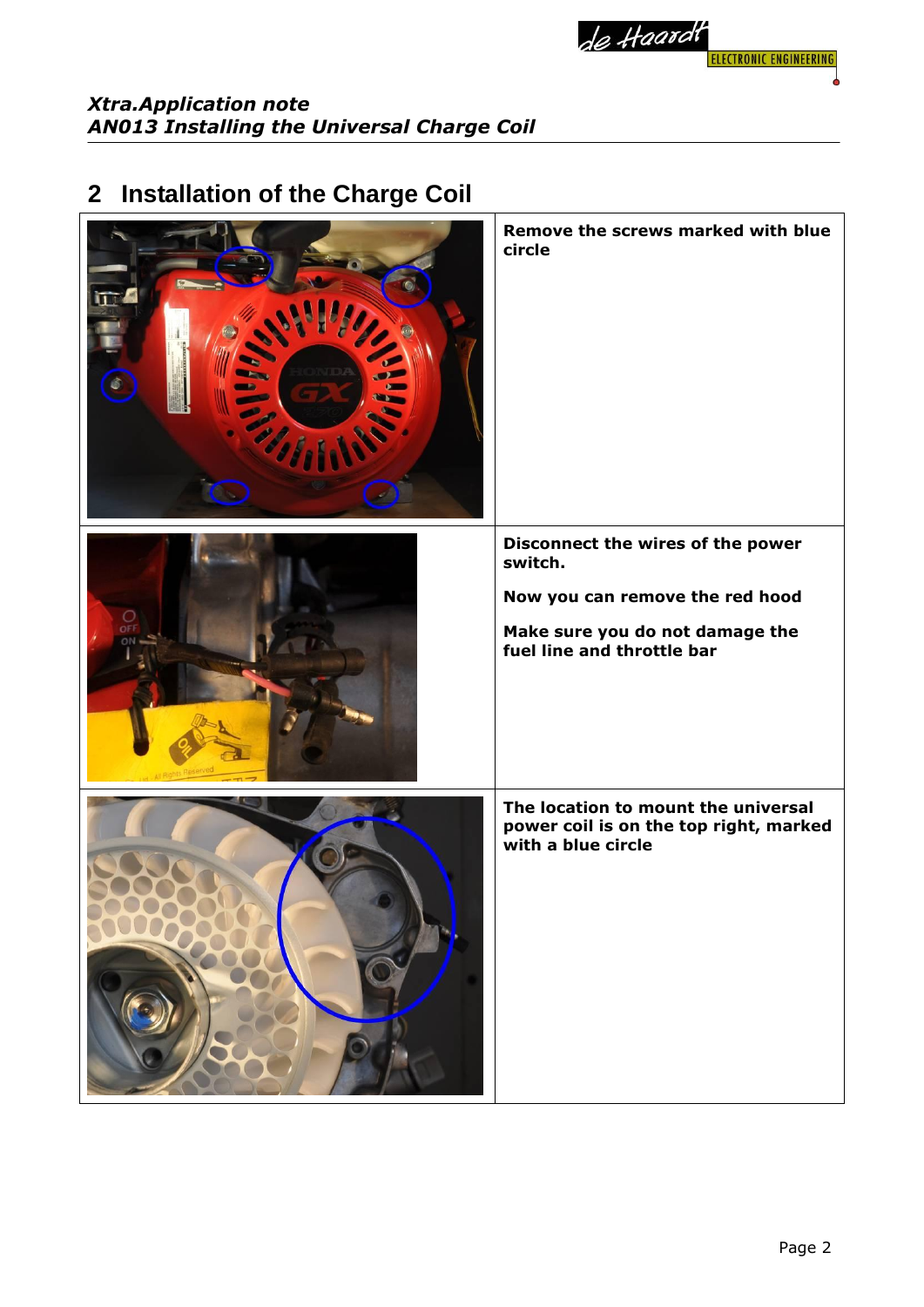



**Mount the universal power coil as shown in the following pictures**

**We advise to use M6 Carriage bolts of at least 50mm of length**

**As shown in the picture left, put a metal washer between the coil and the motor (blue circle)**

**Put the wire in the cable guide as marked with the green circle**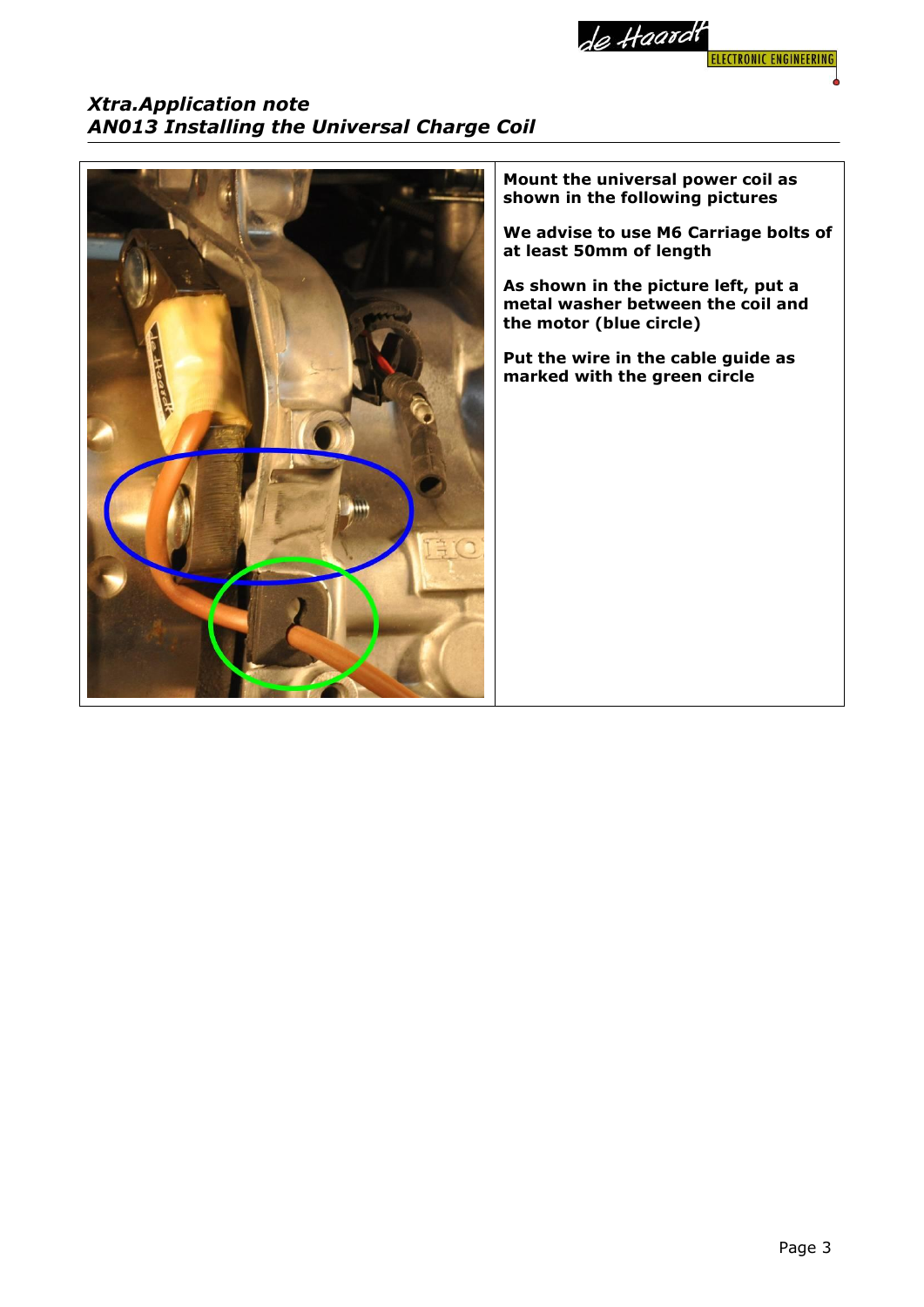

### *Xtra.Application note AN013 Installing the Universal Charge Coil*



**As shown in the picture left, put a metal washer between the motor and the nuts (blue circle)**

**We advise to use self locking nuts to minimize maintenance**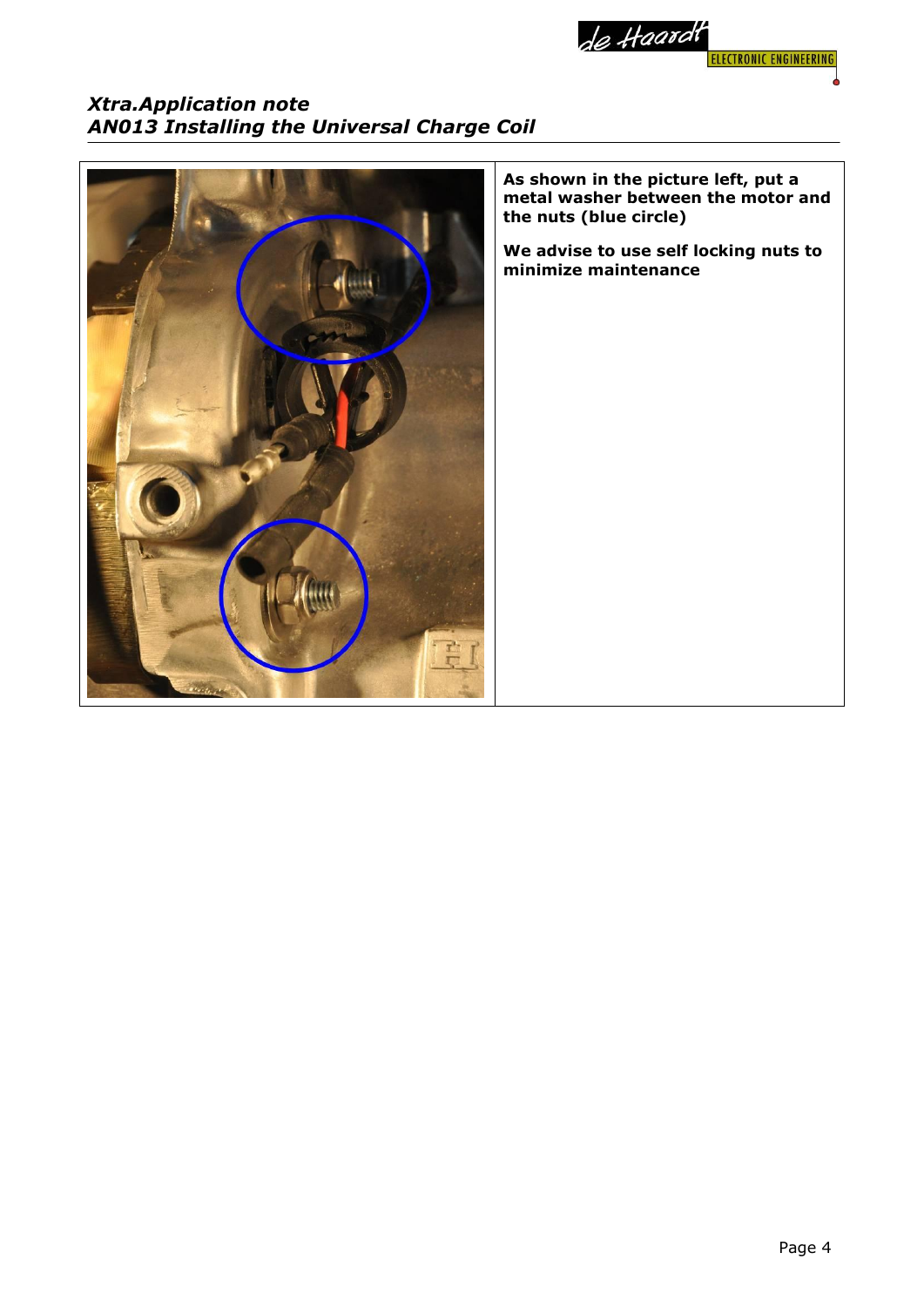